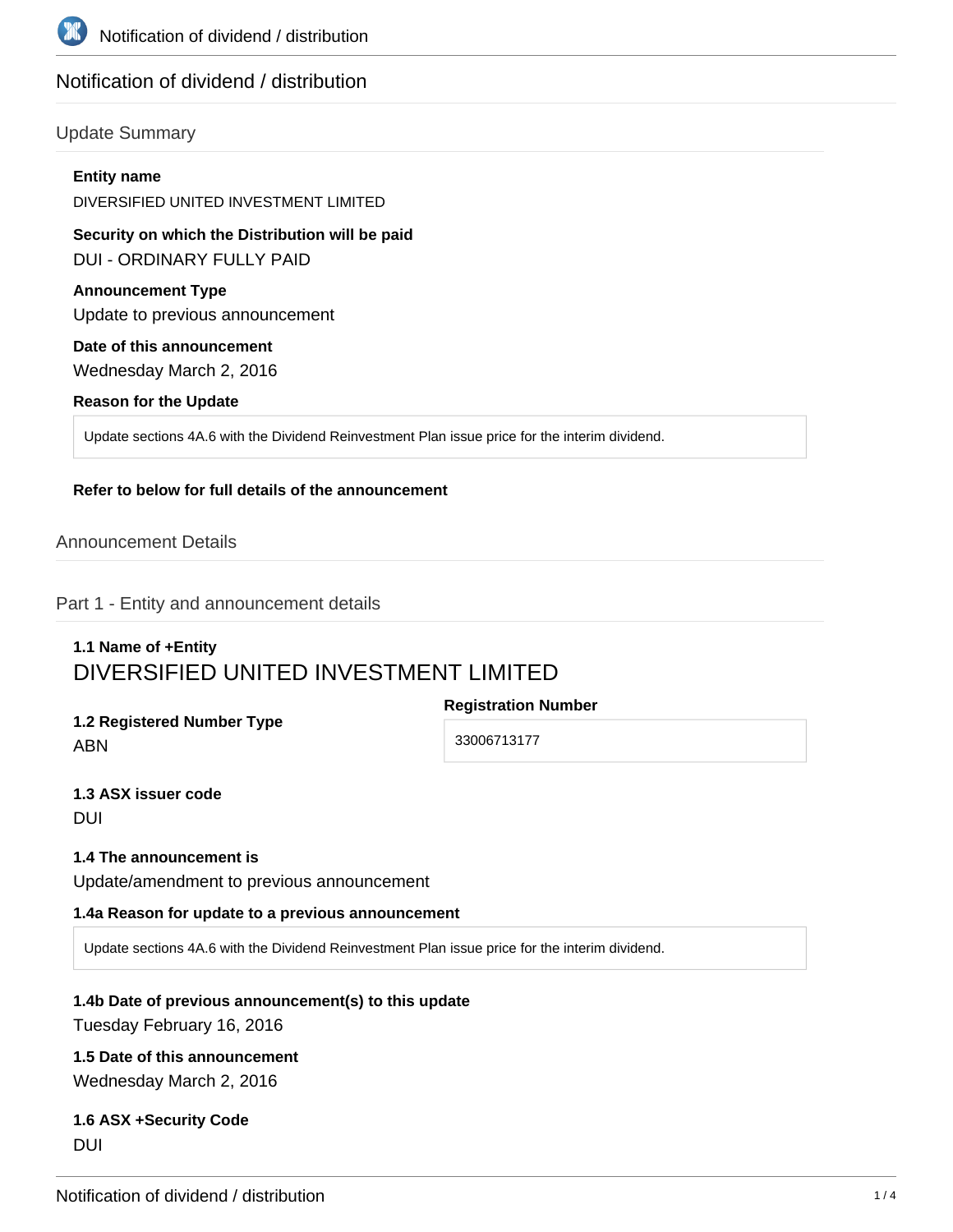

# **ASX +Security Description** ORDINARY FULLY PAID

Part 2A - All dividends/distributions basic details

**2A.1 Type of dividend/distribution Ordinary** 

# **2A.2 The Dividend/distribution:**

relates to a period of six months

# **2A.3 The dividend/distribution relates to the financial reporting or payment period ending ended/ending (date)**

Thursday December 31, 2015

# **2A.4 +Record Date**

Thursday February 25, 2016

**2A.5 Ex Date** Tuesday February 23, 2016

**2A.6 Payment Date** Tuesday March 15, 2016

**2A.7 Are any of the below approvals required for the dividend/distribution before business day 0 of the timetable?**

- **•** Security holder approval
- **Court approval**
- **Lodgement of court order with +ASIC**
- **ACCC approval**
- **FIRB approval**
- **Another approval/condition external to the entity required before business day 0 of the timetable for the dividend/distribution.**

No

**2A.8 Currency in which the dividend/distribution is made ("primary currency")**

AUD - Australian Dollar

**2A.9 Total dividend/distribution payment amount per +security (in primary currency) for all dividends/distributions notified in this form** AUD 0.06500000

**2A.10 Does the entity have arrangements relating to the currency in which the dividend/distribution is paid to securityholders that it wishes to disclose to the market?** No

**2A.11 Does the entity have a securities plan for dividends/distributions on this +security?**

We have a Dividend/Distribution Reinvestment Plan (DRP)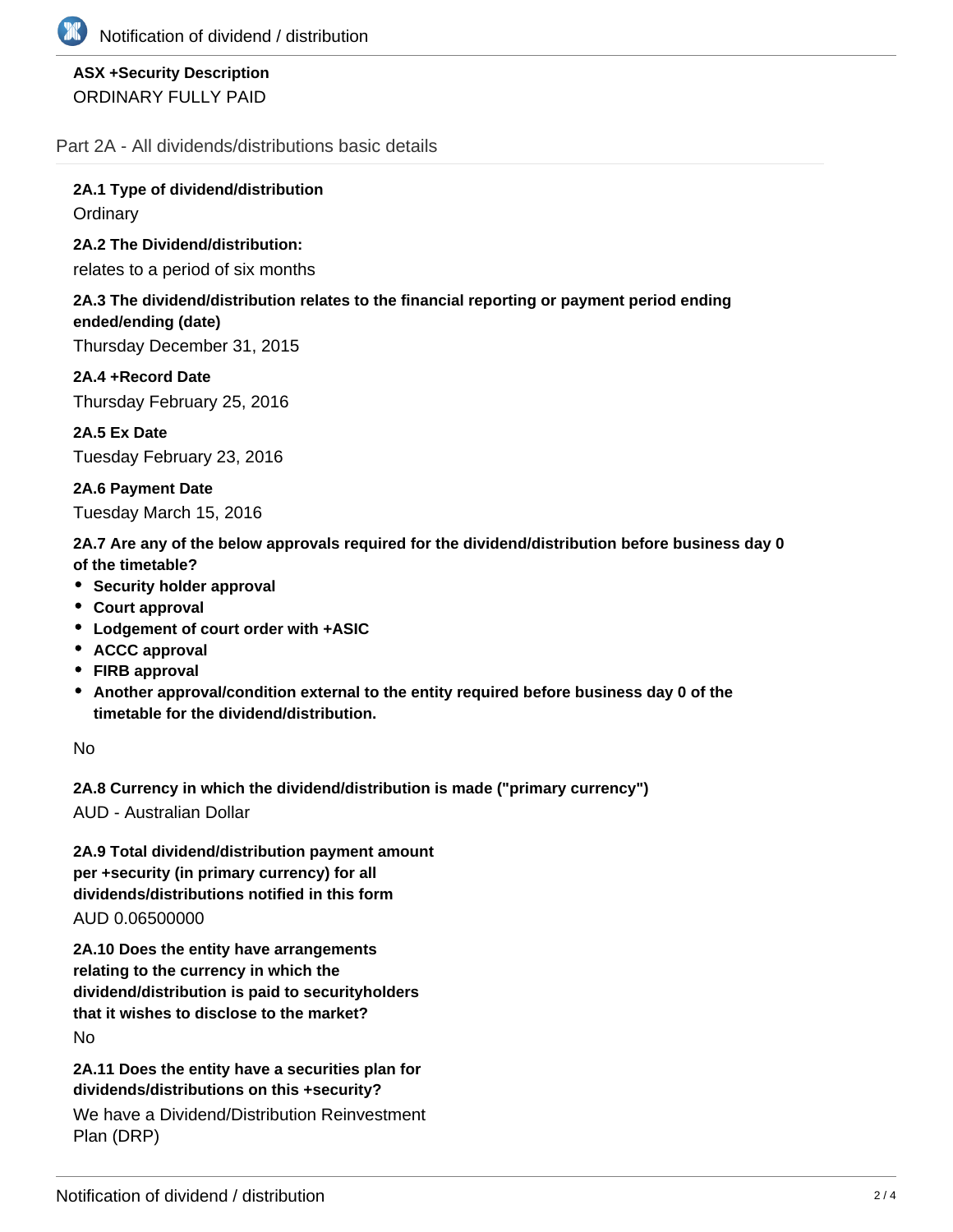| 2A.11a If the +entity has a DRP, is the DRP<br>applicable to this dividend/distribution?<br>Yes                                    | 2A.11a(i) DRP Status in respect of this<br>dividend/distribution<br><b>Full DRP</b>  |
|------------------------------------------------------------------------------------------------------------------------------------|--------------------------------------------------------------------------------------|
| 2A.12 Does the +entity have tax component<br>information apart from franking?<br>No                                                |                                                                                      |
| Part 3A - Ordinary dividend/distribution                                                                                           |                                                                                      |
| 3A.1 Is the ordinary dividend/distribution<br>estimated at this time?<br><b>No</b>                                                 | 3A.1a Ordinary dividend/distribution estimated<br>amount per +security<br><b>AUD</b> |
| 3A.1b Ordinary Dividend/distribution amount per<br>security<br>AUD 0.06500000                                                      |                                                                                      |
| 3A.2 Is the ordinary dividend/distribution<br>franked?<br>Yes                                                                      | 3A.2a Is the ordinary dividend/distribution fully<br>franked?<br>Yes                 |
| 3A.3 Percentage of ordinary<br>dividend/distribution that is franked<br>100.0000 %                                                 | 3A.3a Applicable corporate tax rate for franking<br>credit (%)<br>30.0000 %          |
| 3A.4 Ordinary dividend/distribution franked<br>amount per +security<br>AUD 0.06500000                                              | 3A.5 Percentage amount of dividend which is<br>unfranked<br>0.0000%                  |
| 3A.6 Ordinary dividend/distribution unfranked<br>amount per +security excluding conduit foreign<br>income amount<br>AUD 0.00000000 |                                                                                      |
| 3A.7 Ordinary dividend/distribution conduit<br>foreign income amount per security<br>AUD 0.00000000                                |                                                                                      |
| Part 4A - +Dividend reinvestment plan (DRP)                                                                                        |                                                                                      |
| 4A.1 What is the default option if +security holders do not indicate whether they want to<br>participate in the DRP?               |                                                                                      |
| Do not participate in DRP (i.e. cash payment)                                                                                      |                                                                                      |
| 4A.2 Last date and time for lodgement of<br>election notices to share registry under DRP<br>Friday February 26, 2016 17:00:00      | 4A.3 DRP discount rate<br>0.0000%                                                    |
| 4A.4 Period of calculation of reinvestment price                                                                                   |                                                                                      |
| <b>Start Date</b>                                                                                                                  | <b>End Date</b>                                                                      |

**End Date** Monday February 29, 2016